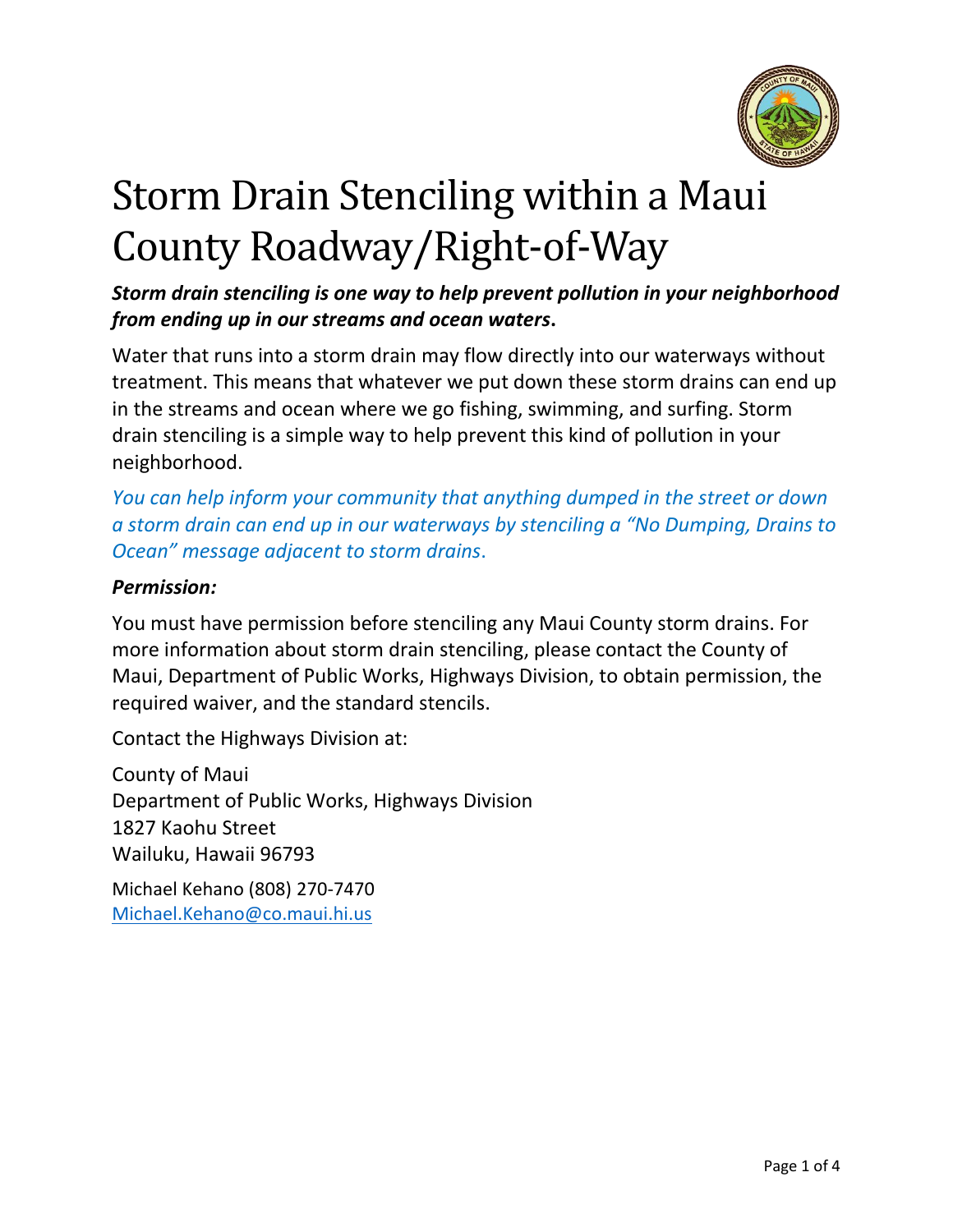

# **Safety:**

Safety of volunteers is the County's highest priority. To maximize stenciling project safety, please:

- 1. Be Alert All team members should be aware of traffic in the street and on the sidewalk.
- 2. Don't use headsets: they could interfere with your ability to hear oncoming traffic or warnings.
- 3. Do not enter the roadway. The stencil area should be accessible from the sidewalk.
- 4. Designate one person within the team to be the safety lookout & to wear a reflective vest. This role can be rotated through the event so everyone can participate in stencil painting.
- 5. When crossing the road use crosswalks and make eye contact with the driver before entering the crosswalk.
- 6. When using spray paint wear latex gloves and spray in a downward direction away from your eyes and mouth. Utilize a face mask.
- 7. If you pick up trash, use rubber gloves. Don't reach into drains to remove rubbish as there may be sharp material you cannot see.
- 8. Stay hydrated and drink plenty of water. Don't overexert yourself!
- 9. Children under 12 cannot participate in a County storm drain stenciling activity, due to safety concerns.
- 10.Every participant must sign a waiver. In addition to protecting the County, the waiver makes people aware of the potential risks of their activity. Minors (allowed between 12 and 17), must have a parent/guardian signature.
- 11.Conduct a short safety talk at the start of the stenciling event to reinforce a positive safety message.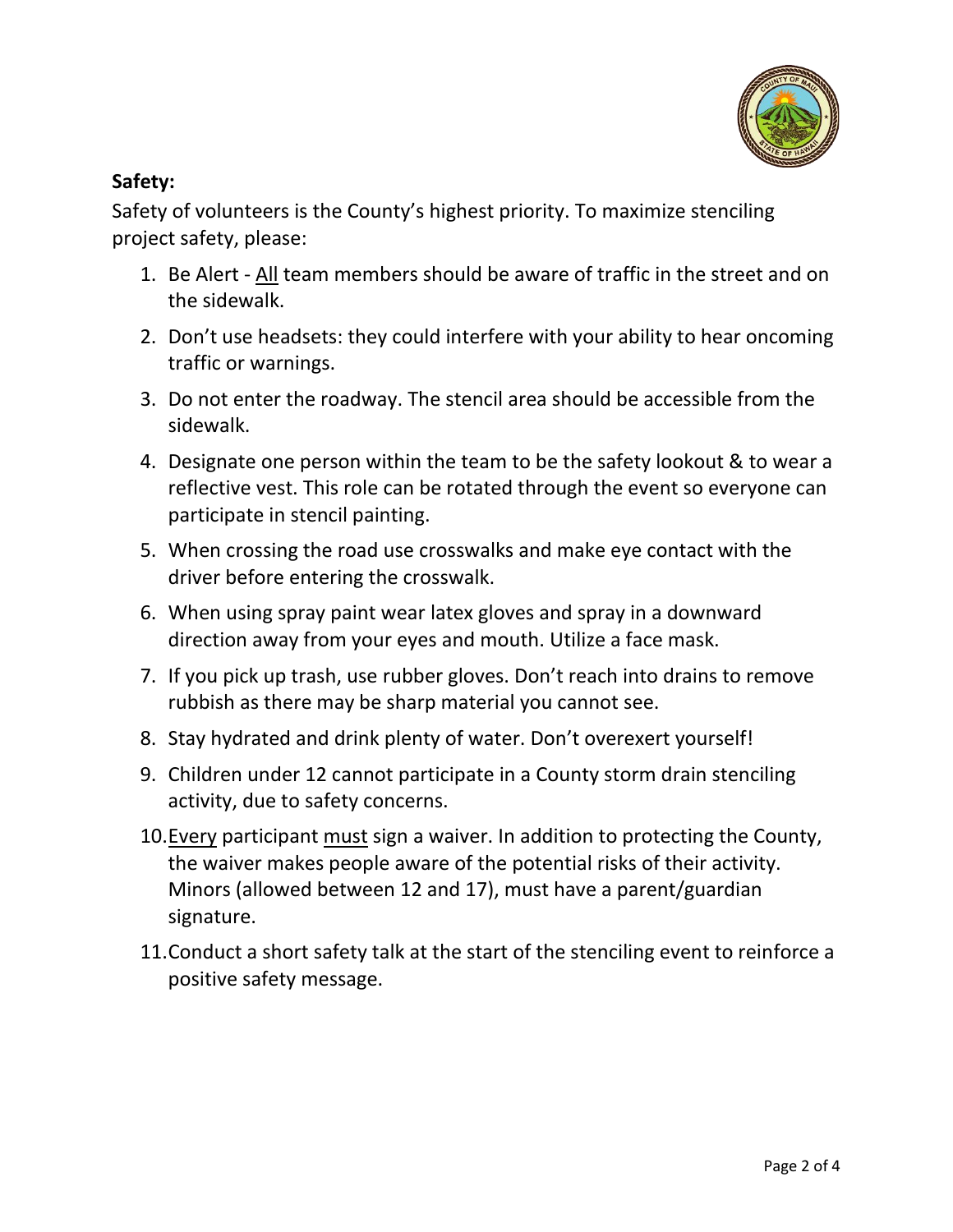

#### **Stenciling Procedure:**

Expect stenciling to take about 15 minutes per storm drain, including preparation and drying time.

- 1. Ensure the area is safe.
- 2. Use a wire brush ensure the direct area that will be painted is free of oil and grease.
- 3. Sweep area of debris, dust, dirt, and anything that will inhibit the paint from adhering.
- 4. Lay the stencil down so that it is square to the curb. Orient it so that you can read it from the sidewalk.
- 5. Place several pieces of tape to the outer edges of the stencil so that the stencil does not move during the painting process.
- 6. Spray per directions on can. Use a sweeping motion several light coats instead of one heavy will work best. Do not use too much paint as it will run underneath and blur the letters.
- 7. Use cardboard sheets downwind to help control overspray.
- 8. If a car is parked next to a storm drain don't stencil that drain in case overspray damages the vehicle.
- 9. If it is very windy, reschedule stenciling activity for weather that is amendable to spray paint use.
- 10. Use a traffic cone or a tape delineation or stay at the stenciling site until the paint is dry, to prevent people from walking through the wet paint.
- 11. Wipe excess paint from the stencil (mainly to keep from getting paint everywhere).
- 12. If you have more than one stencil, alternate stencils being used to allow for the previously used stencil to dry.
- 13. Pick up any tape or other materials used before leaving the site.